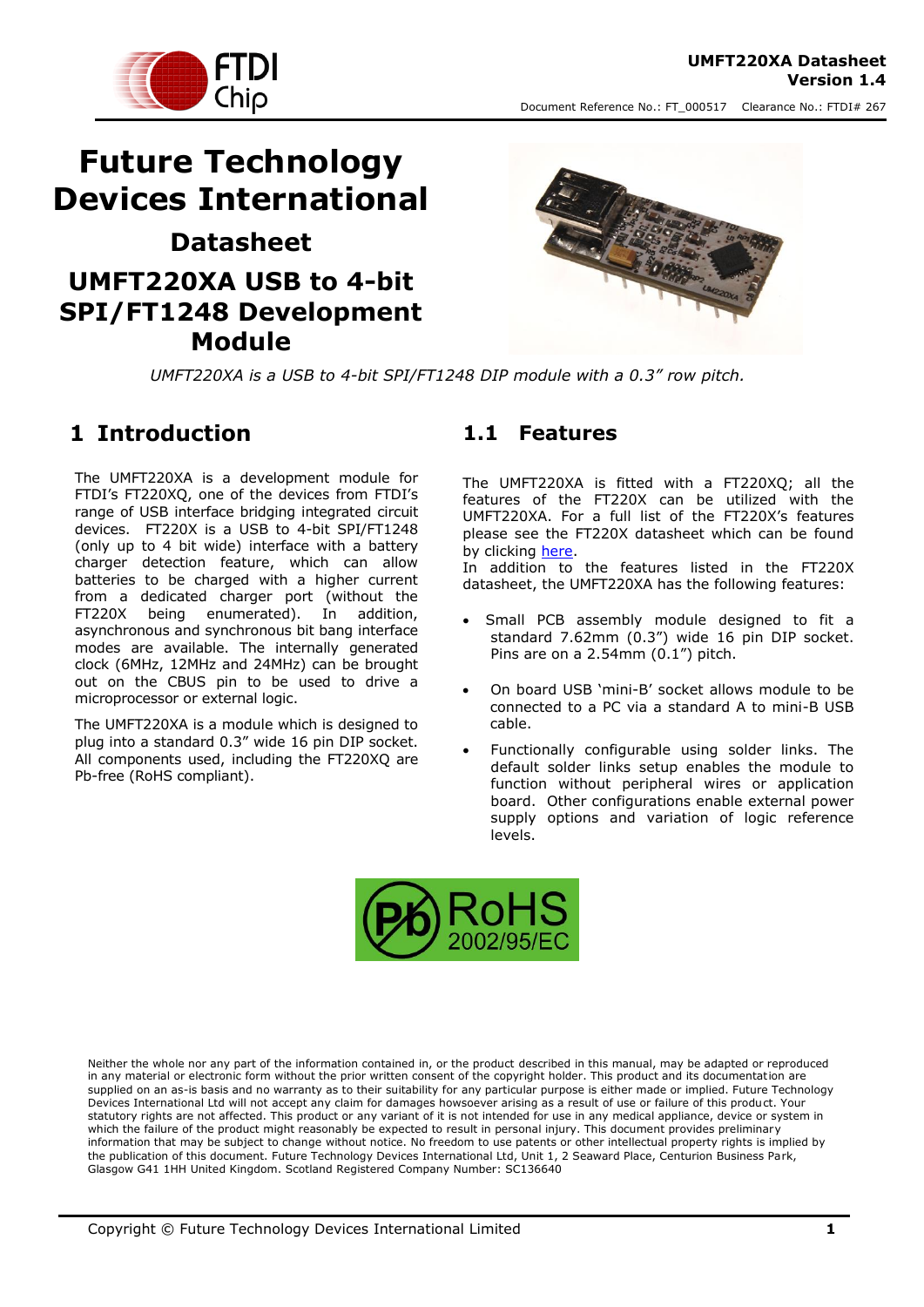

## **Table of Contents**

| 1            |                                                        |  |
|--------------|--------------------------------------------------------|--|
| 1.1          |                                                        |  |
| $\mathbf{2}$ |                                                        |  |
| 3            |                                                        |  |
| 4            | UMFT220XA Signals and Configurations 5                 |  |
| 4.1          |                                                        |  |
| 4.2          |                                                        |  |
| 4.3          |                                                        |  |
| 5            |                                                        |  |
| 5.1          |                                                        |  |
| 5.2          |                                                        |  |
| 5.3          |                                                        |  |
| 5.4          |                                                        |  |
| 5.5          | USB Bus Powered with Power Switching Configuration  11 |  |
| 5.6          |                                                        |  |
| 5.7          |                                                        |  |
| 5.8          |                                                        |  |
| 5.9          |                                                        |  |
|              |                                                        |  |
| 6            | UMFT220XA Module Circuit Schematic  15                 |  |
| 7            |                                                        |  |
|              |                                                        |  |
|              |                                                        |  |
|              |                                                        |  |
|              |                                                        |  |
|              | Appendix B - List of Figures and Tables  19            |  |
|              |                                                        |  |
|              |                                                        |  |
|              |                                                        |  |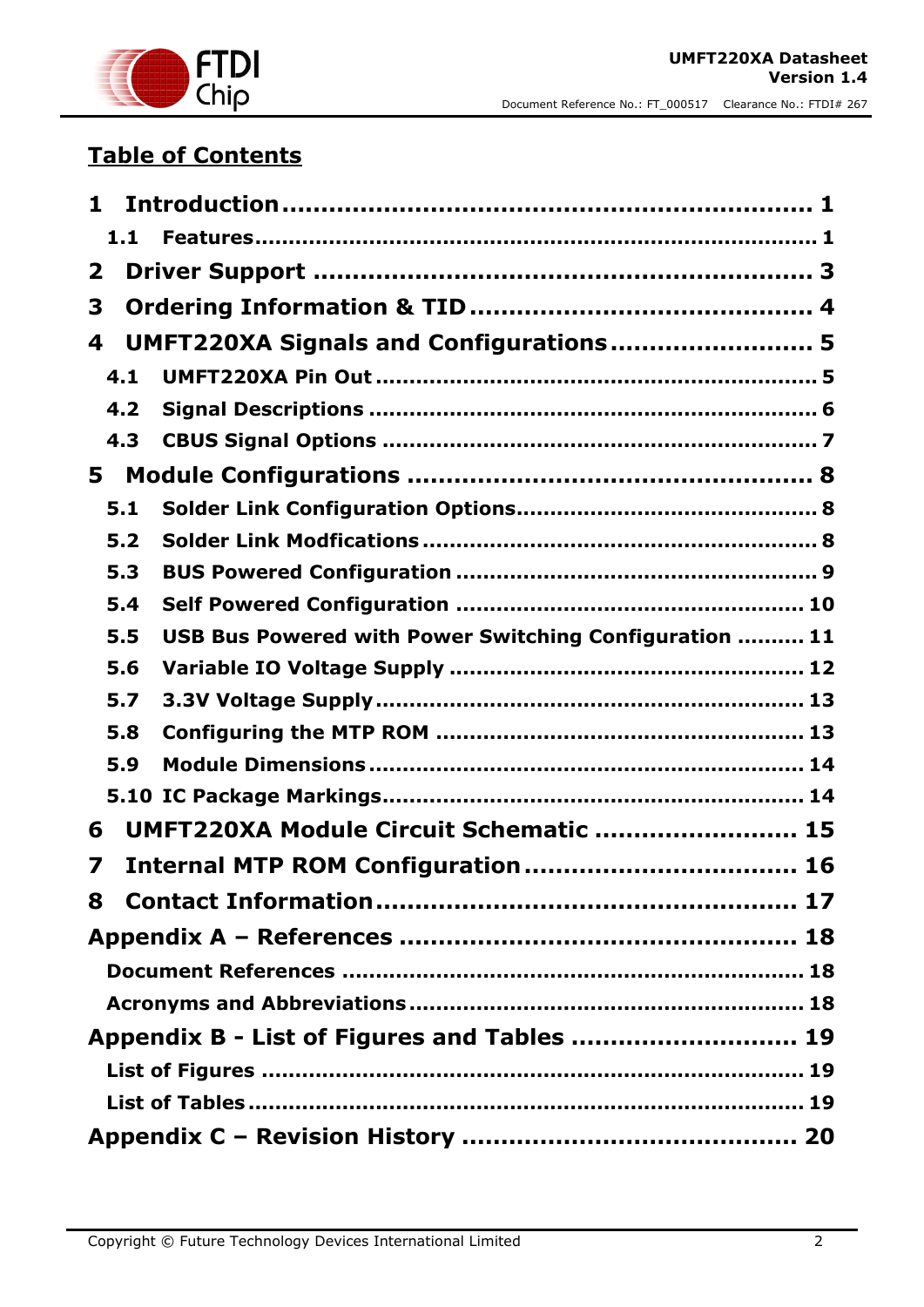

### <span id="page-2-0"></span>**2 Driver Support**

#### **Royalty-Free VIRTUAL COM PORT (VCP) DRIVERS for:**

- Windows 10 32, 64 bit
- $\bullet$  Windows 8 and 8.1 32, 64 bit
- Windows 7 32,64-bit
- Windows Vista
- Windows XP 32,64-bit
- Windows XP Embedded
- Windows CE.NET 4.2 , 5.0 and 6.0
- MAC OS OS-X
- Linux 3.0 and greater
- Android

#### **Royalty-Free D2XX Direct Drivers (USB Drivers + DLL S/W Interface):**

- Windows 10 32, 64 bit
- $\bullet$  Windows 8 and 8.1 32,64-bit
- Windows 7 32,64-bit
- Windows Vista
- Windows XP 32,64-bit
- Windows XP Embedded
- Windows CE.NET 4.2, 5.0 and 6.0
- MAC OS OS-X
- Linux 3.0 and greater
- Android

The drivers listed above are all available to download for free from [www.ftdichip.com.](http://www.ftdichip.com/) Various 3rd Party Drivers are also available for various other operating systems - visit [www.ftdichip.com](http://www.ftdichip.com/) for details.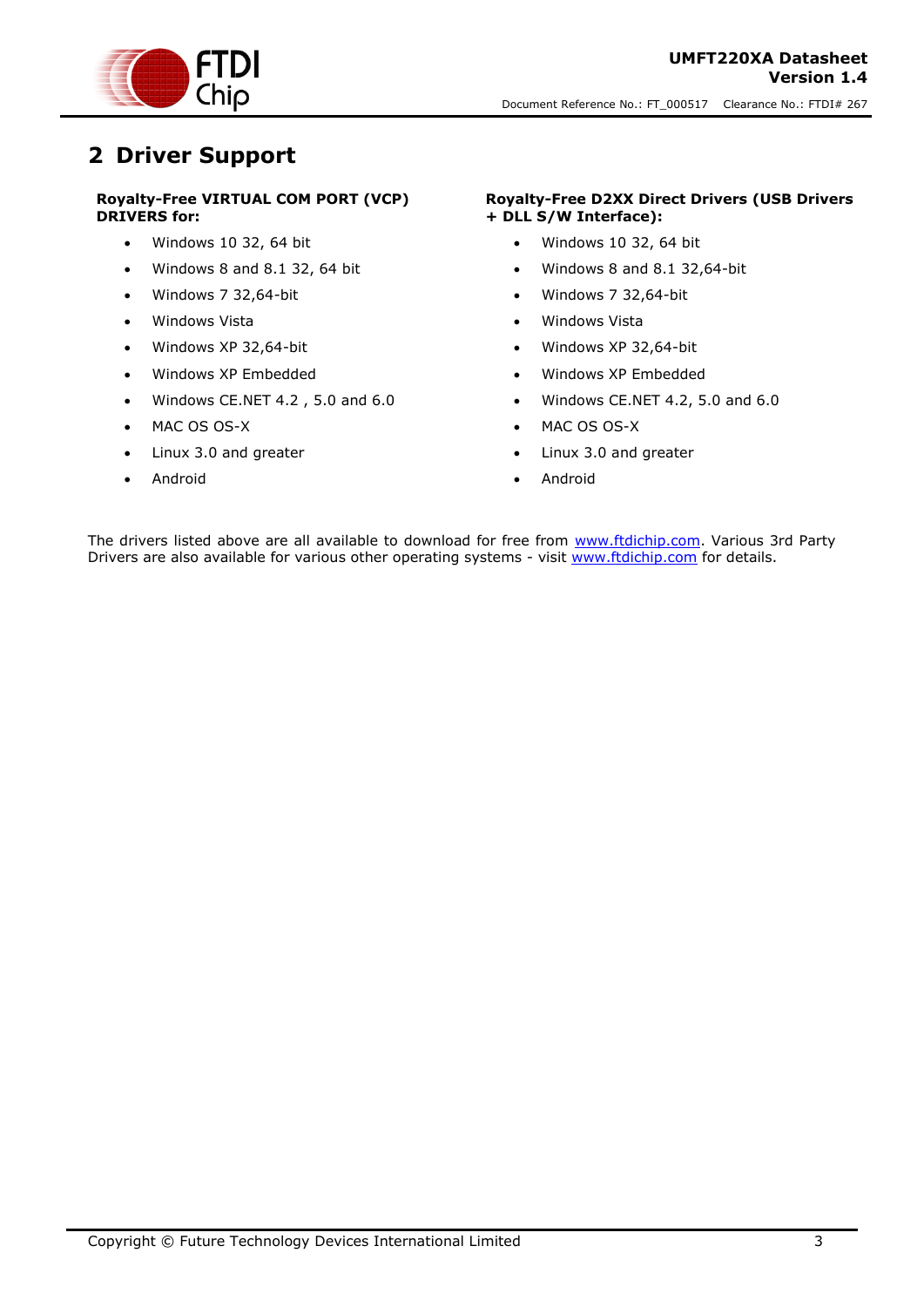



## <span id="page-3-0"></span>**3 Ordering Information & TID**

| <b>Module Code</b>  | <b>Utilised</b><br><b>IC Code</b> | <b>TID</b> | <b>Description</b>                                                  |
|---------------------|-----------------------------------|------------|---------------------------------------------------------------------|
| UMFT201XA-01        | <b>FT201XQ</b>                    | 40001460   | USB to I <sup>2</sup> C evaluation module, Pin length: 5.6mm.       |
| UMFT201XA-02        | <b>FT201XQ</b>                    | 40001460   | USB to I <sup>2</sup> C evaluation module, Pin length: 4.6mm.       |
| UMFT220XA-01        | <b>FT220XQ</b>                    | 40001461   | USB to 4-bit SPI/FT1248 evaluation module, Pin length:<br>5.6mm.    |
| <u>UMFT220XA-02</u> | <b>FT220XQ</b>                    | 40001461   | USB to 4-bit SPI/FT1248 evaluation module, Pin length:<br>4.6mm.    |
| UMFT221XA-01        | <b>FT221XQ</b>                    | 40001462   | USB to 8-bit SPI/FT1248 evaluation module, Pin length:<br>5.6mm.    |
| UMFT221XA-02        | <b>FT221XQ</b>                    | 40001462   | USB to 8-bit SPI/FT1248 evaluation module, Pin length:<br>4.6mm.    |
| UMFT230XA-01        | <b>FT230XQ</b>                    | 40001463   | USB to Basic UART evaluation module, Pin length: 5.6mm.             |
| <b>UMFT230XA-02</b> | FT230XQ                           | 40001463   | USB to Basic UART evaluation module, Pin length: 4.6mm.             |
| UMFT231XA-01        | <b>FT231XQ</b>                    | 40001464   | USB to Full-Handshake UART evaluation module, Pin length:<br>5.6mm. |
| UMFT231XA-02        | <b>FT231XQ</b>                    | 40001464   | USB to Full-Handshake UART evaluation module, Pin length:<br>4.6mm. |
| <b>UMFT240XA-01</b> | <b>FT240XQ</b>                    | 40001466   | USB to 8-bit 245 FIFO evaluation module, Pin length: 5.6mm.         |
| UMFT240XA-02        | <b>FT240XO</b>                    | 40001466   | USB to 8-bit 245 FIFO evaluation module, Pin length: 4.6mm.         |

TID is the test identification code for the IC. Note that this TID is for revision D silicon.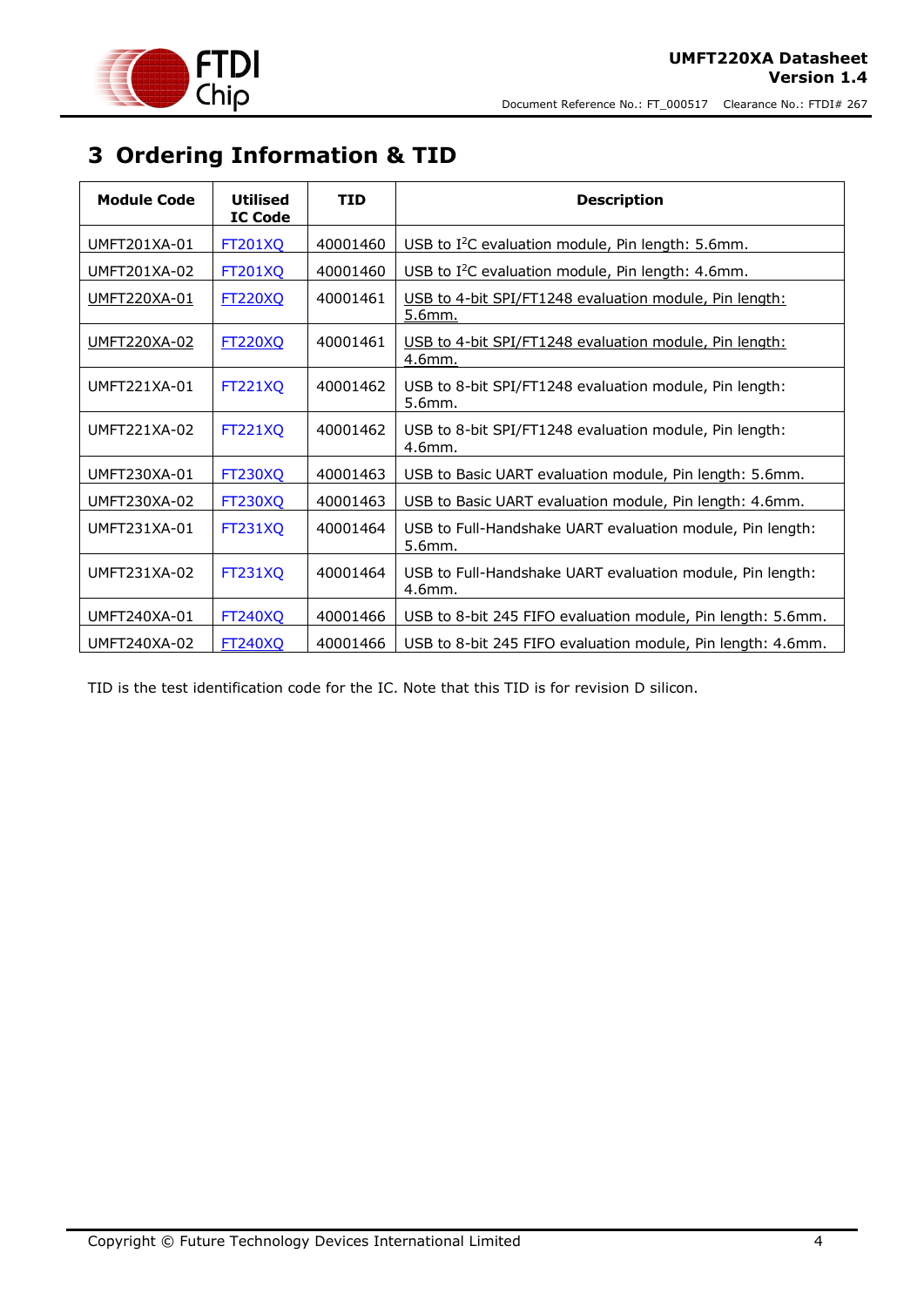

## <span id="page-4-0"></span>**4 UMFT220XA Signals and Configurations**

### <span id="page-4-1"></span>**4.1 UMFT220XA Pin Out**



**Figure 4.1 – Module Pin Out**

<span id="page-4-2"></span>Figure 4.1 illustrates the signals available on the DIL pins. The LHS shows the pinout when the module is viewed from the bottom. The RHS shows what signals are available (on the pins below) when viewed from the top. The pins do not go completely through the PCB.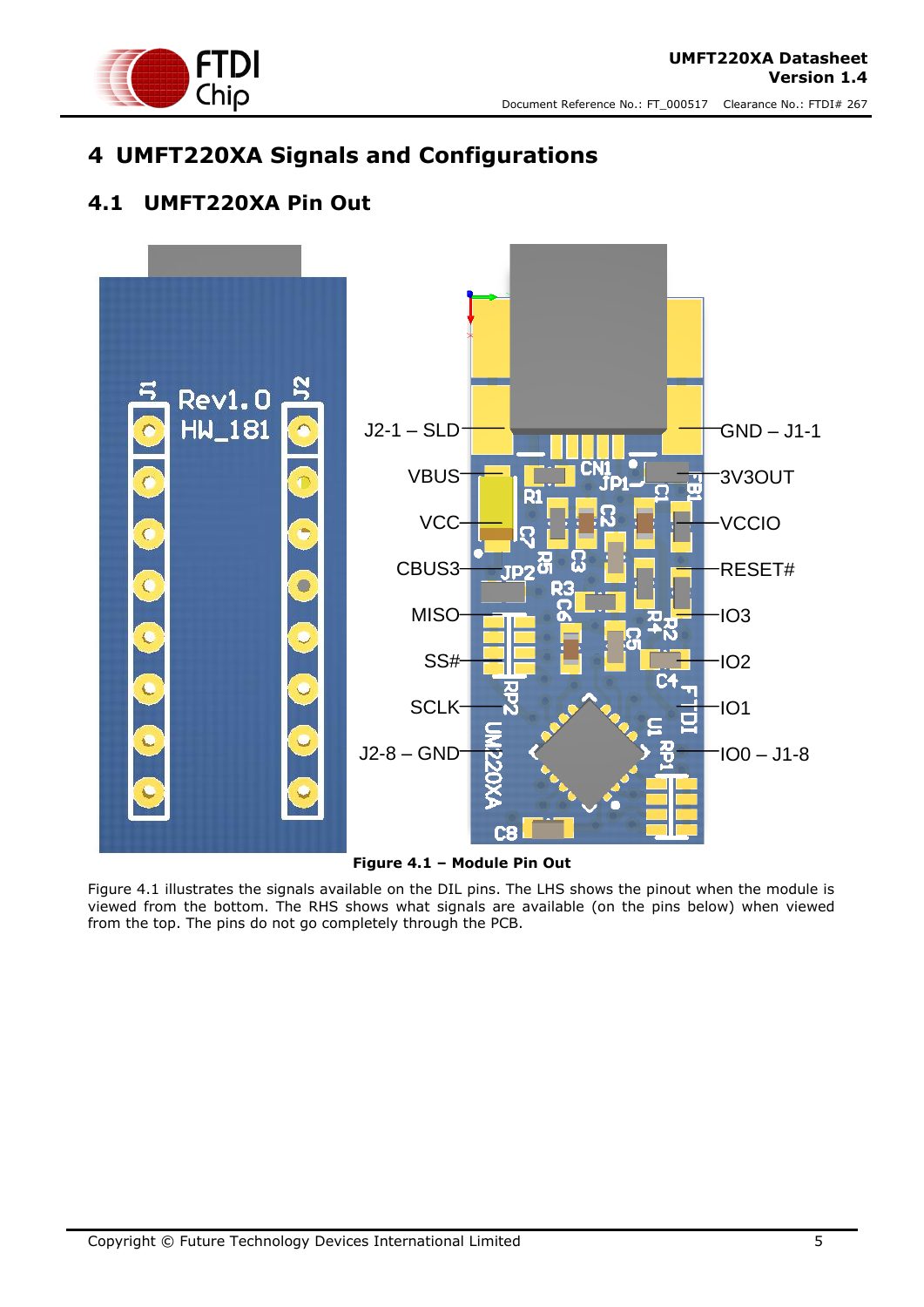

## <span id="page-5-0"></span>**4.2 Signal Descriptions**

| Pin No.           | <b>Name</b>          | <b>Type</b>     | <b>Description</b>                                                                                                                                                                                                                                                                                                                               |
|-------------------|----------------------|-----------------|--------------------------------------------------------------------------------------------------------------------------------------------------------------------------------------------------------------------------------------------------------------------------------------------------------------------------------------------------|
| $J1-1,$<br>$J2-8$ | <b>GND</b>           | <b>PWR</b>      | Module Ground Supply Pins                                                                                                                                                                                                                                                                                                                        |
| $J1-2$            | 3V30U<br>Τ           | Power<br>Output | 3.3V output from integrated LDO regulator. This pin is decoupled with a<br>100nF capacitor to ground on the PCB module. The prime purpose of this<br>pin is to provide the 3.3V supply that can be used internally. For power<br>supply configuration details see section 5.                                                                     |
| $J1-3$            | <b>VCCIO</b>         | Power<br>Input  | +1.8V to +3.3V supply to the UART Interface and CBUS I/O pins. For power<br>supply configuration details see section 5.                                                                                                                                                                                                                          |
| $J1 - 4$          | <b>RESET</b><br>$\#$ | Input           | FT220X active low reset line. Configured with an on board pull-up and<br>recommended filter capacitor.                                                                                                                                                                                                                                           |
| $J1-5$            | IO <sub>3</sub>      | I/O             | FT1248 Bi-Directional data bit 3                                                                                                                                                                                                                                                                                                                 |
| $J1-6$            | IO <sub>2</sub>      | I/O             | FT1248 Bi-Directional data bit 2                                                                                                                                                                                                                                                                                                                 |
| $J1 - 7$          | IO1                  | I/O             | FT1248 Bi-Directional data bit 1                                                                                                                                                                                                                                                                                                                 |
| $J1-8$            | IO <sub>0</sub>      | I/O             | FT1248 Bi-Directional data bit 0                                                                                                                                                                                                                                                                                                                 |
| $J2-1$            | <b>SLD</b>           | <b>GND</b>      | USB Cable Shield. Connected to GND via a 00hm resistor.                                                                                                                                                                                                                                                                                          |
| $J2-2$            | <b>VBUS</b>          | Power<br>Output | 5V Power output from the USB bus. For a low power USB bus powered<br>design, up to 100mA can be sourced from the 5V supply and applied to the<br>USB bus. A maximum of 500mA can be sourced from the USB bus in a high<br>power USB bus powered design. Currents up to 1A can be sourced from a<br>dedicated charger and applied to the USB bus. |
| $J2-3$            | <b>VCC</b>           | Power<br>Input  | 5V power input for FT220X. For power supply configuration details see<br>section 5.                                                                                                                                                                                                                                                              |
| $J2 - 4$          | CBUS3                | I/O             | Configurable CBUS I/O Pin. Function of this pin is configured in the device<br>internal MTP ROM. See CBUS Signal Options, Table 4.2.                                                                                                                                                                                                             |
| $J2-5$            | <b>MISO</b>          | Output          | Master In Serial Out. Used to provide status information to the FT1248<br>interface master.                                                                                                                                                                                                                                                      |
| $J2-6$            | SS#                  | Input           | FT1248 Chip select input to enable the device interface. Active low logic.                                                                                                                                                                                                                                                                       |
| $J2-7$            | <b>SCLK</b>          | Input           | FT1248 Clock input from FT1248 interface master.                                                                                                                                                                                                                                                                                                 |

<span id="page-5-1"></span>**Table 4.1 – Module Pin Out Description**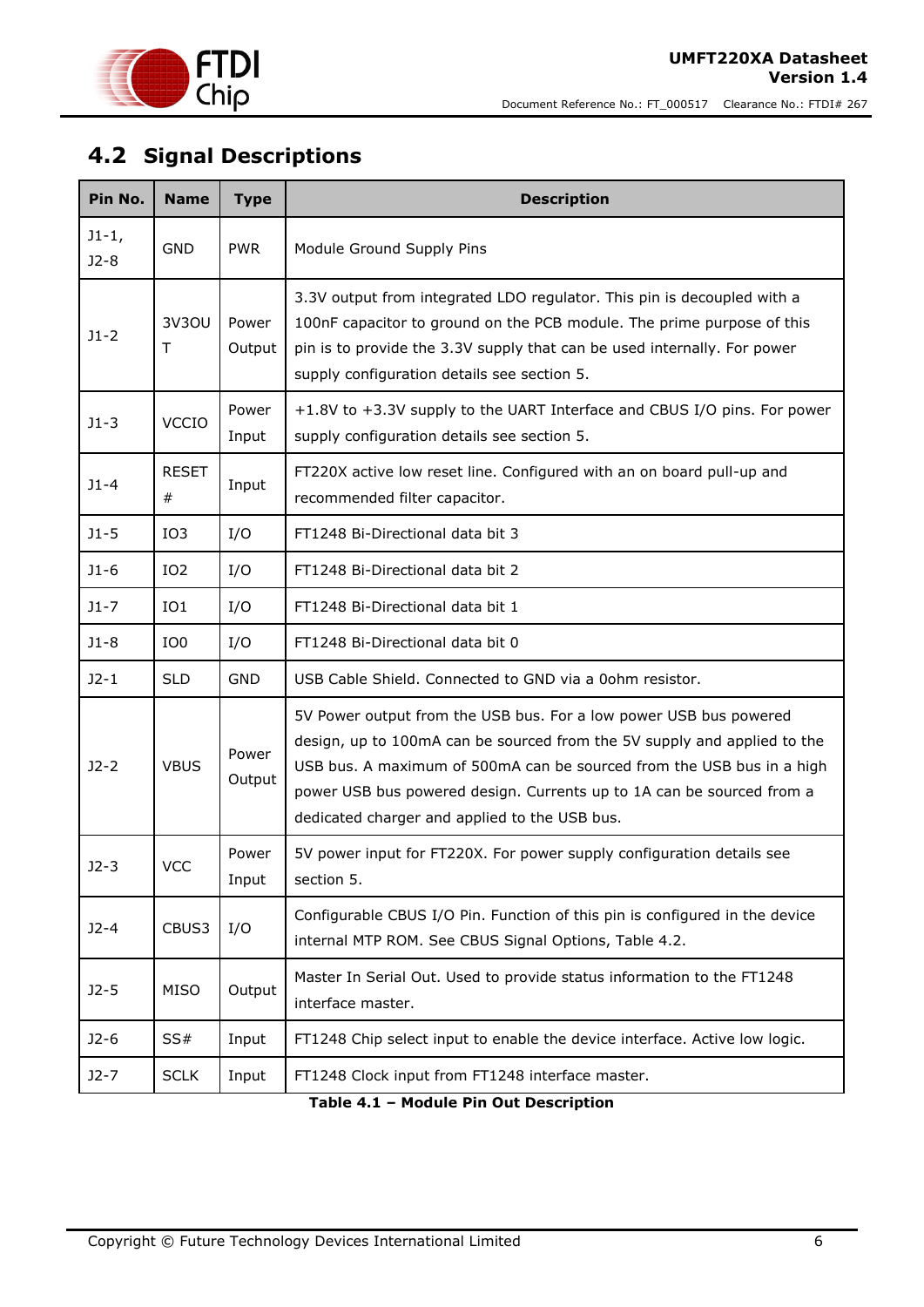

### <span id="page-6-0"></span>**4.3 CBUS Signal Options**

The following options can be configured on the CBUS I/O pins. These options are all configured in the internal MTP ROM using the utility software FT\_PROG, which can be downloaded from the [www.ftdichip.com.](http://www.ftdichip.com/) The default configuration is described in **DS\_UMFT231XA**.

| <b>CBUS Signal Option</b> | <b>Available</b><br><b>On CBUS</b><br>Pin | <b>Description</b>                                                                                                                                                                                                                                                                                                                                                                                                                        |
|---------------------------|-------------------------------------------|-------------------------------------------------------------------------------------------------------------------------------------------------------------------------------------------------------------------------------------------------------------------------------------------------------------------------------------------------------------------------------------------------------------------------------------------|
| Tristate                  | CBUS3                                     | IO Pad is tristated                                                                                                                                                                                                                                                                                                                                                                                                                       |
| DRIVE_1                   | CBUS3                                     | Output a constant 1                                                                                                                                                                                                                                                                                                                                                                                                                       |
| DRIVE_0                   | CBUS3                                     | Output a constant 0                                                                                                                                                                                                                                                                                                                                                                                                                       |
| PWREN#                    | CBUS3                                     | Output is low after the device has been configured by USB, then high<br>during USB suspend mode. This output can be used to control power<br>to external logic P-Channel logic level MOSFET switch.<br>NOTE: This function is driven by an open-drain to ground with no<br>internal pull-up, this is specially designed to aid battery charging<br>applications. UMFT220XA connects an on-board 47K pull-up to all<br>CBUS and DBUS pins. |
| SLEEP#                    | CBUS3                                     | Goes low during USB suspend mode. Typically used to power down<br>an external logic to RS232 level converter IC in USB to RS232<br>converter designs. Cancel SLEEP# option for when connected to a<br>dedicated charger port, this can be selected when configuring the<br>MTP ROM. When this option is enabled SLEEP# is driven high when<br>FT220X is connected to a Dedicated Charger Port.                                            |
| CLK24MHz                  | CBUS3                                     | 24 MHz Clock output.**                                                                                                                                                                                                                                                                                                                                                                                                                    |
| CLK12MHz                  | CBUS3                                     | 12 MHz Clock output.**                                                                                                                                                                                                                                                                                                                                                                                                                    |
| CLK6MHz                   | CBUS3                                     | 6 MHz Clock output.**                                                                                                                                                                                                                                                                                                                                                                                                                     |
| GPIO                      | CBUS3                                     | CBUS bit bang mode option. Allows up to 4 of the CBUS pins to be<br>used as general purpose I/O. Configured individually for CBUS0,<br>CBUS1, CBUS2 and CBUS3 in the internal MTP ROM. A separate<br>application note, AN232R-01, available from FTDI website<br>(www.ftdichip.com) describes in more detail how to use CBUS bit<br>bang mode.                                                                                            |
| BCD_Charger               | CBUS3                                     | Battery Charge Detect indicates when the device is connected to a<br>dedicated battery charger host. Active high output. NOTE: Requires a<br>10K pull-down to remove power up toggling.                                                                                                                                                                                                                                                   |
| BCD_Charger#              | CBUS3                                     | Active low BCD Charger, driven by an open drain to ground with no<br>internal pull-up (4.7K on board pull-up present).                                                                                                                                                                                                                                                                                                                    |
| BitBang_WR#               | CBUS3                                     | Synchronous and asynchronous bit bang mode WR# strobe output.                                                                                                                                                                                                                                                                                                                                                                             |
| BitBang_RD#               | CBUS3                                     | Synchronous and asynchronous bit bang mode RD# strobe output.                                                                                                                                                                                                                                                                                                                                                                             |
| VBUS_Sense                | CBUS3                                     | Input to detect when VBUS is present.                                                                                                                                                                                                                                                                                                                                                                                                     |
| Time_Stamp                | CBUS3                                     | Toggle signal which changes state each time a USB SOF is received                                                                                                                                                                                                                                                                                                                                                                         |
| Keep_Awake#               | CBUS3                                     | Active Low input, prevents the chip from going into suspend.                                                                                                                                                                                                                                                                                                                                                                              |

**Table 4.2 – CBUS Signal Options**

<span id="page-6-1"></span>\*\*When in USB suspend mode the outputs clocks are also suspended.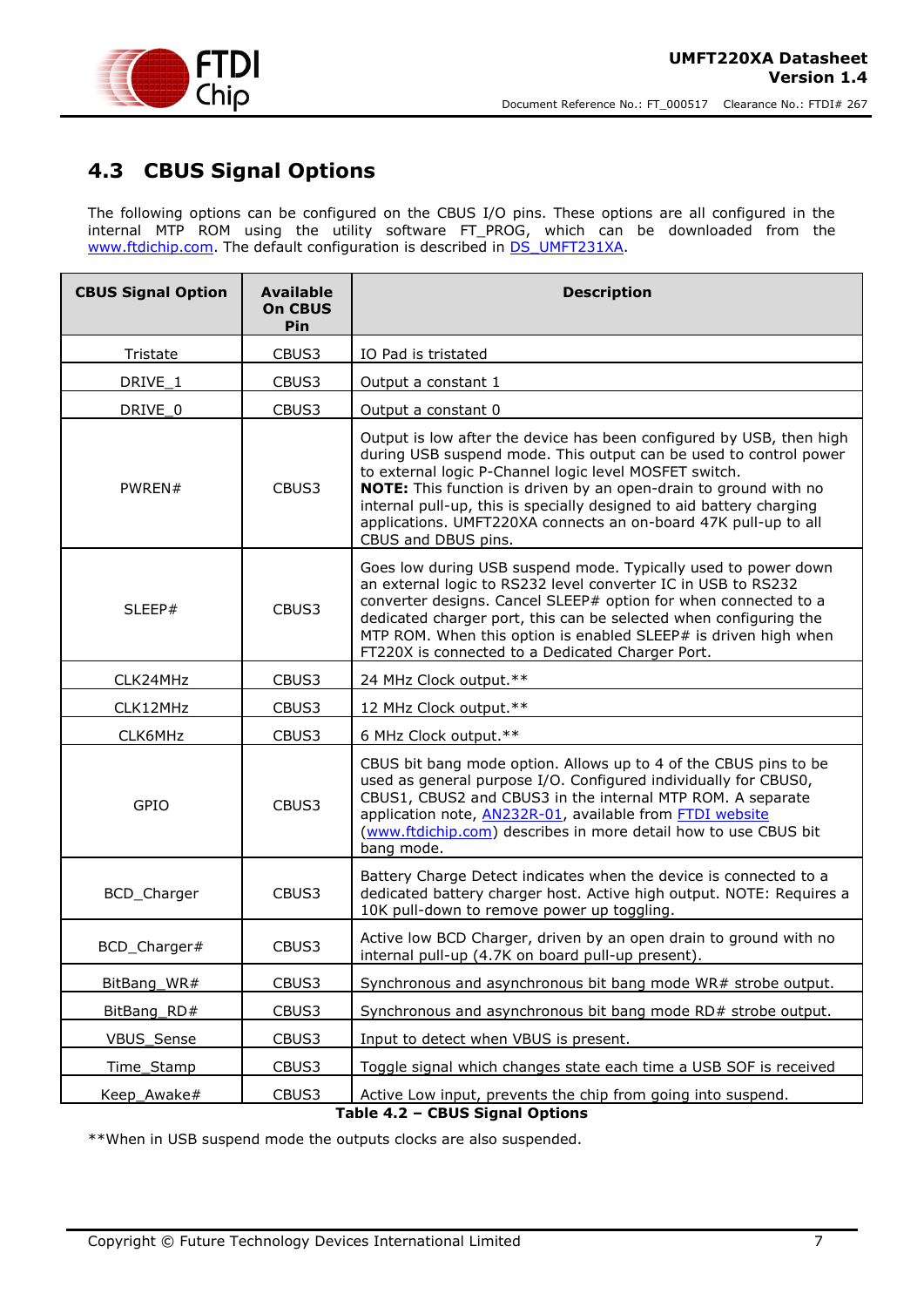

### <span id="page-7-0"></span>**5 Module Configurations**

### <span id="page-7-1"></span>**5.1 Solder Link Configuration Options**

| <b>Solder</b><br>Link No. | <b>Setting</b> | <b>Statu</b><br>s | <b>Description</b>                                                                                                                                                                                                                                                                                                     |
|---------------------------|----------------|-------------------|------------------------------------------------------------------------------------------------------------------------------------------------------------------------------------------------------------------------------------------------------------------------------------------------------------------------|
| JPI                       | Shorted        | Defaul            | Connects internal 3.3V regulator to VCCIO. This restricts signal drive to<br>only 3.3V level signals.                                                                                                                                                                                                                  |
| JPI                       | Opened         | Non-<br>Defaul    | Disconnects internal 3.3V regulator connection to VCCIO. This mode allows<br>for the supply of 1.8V-3.3V power from an external power supply, thus<br>allows the processing of signals with logic levels between 1.8V and 3.3V.<br>VCCIO can be adjusted to match the interface requirements of external<br>circuitry. |

**Table 5.1 – Solder Links JP1 Pin Description**

<span id="page-7-3"></span>

| <b>Solder</b><br>Link No. | <b>Setting</b> | <b>Statu</b><br>S | <b>Description</b>                                                                                                                                                                  |
|---------------------------|----------------|-------------------|-------------------------------------------------------------------------------------------------------------------------------------------------------------------------------------|
| JP <sub>2</sub>           | Shorted        | Defaul            | Connects VBUS to VCC. This mode is known as "Bus Powered" mode.                                                                                                                     |
| JP2                       | Opened         | Non-<br>Defaul    | Disconnects VBUS to VCC. This allows the supply of power from an<br>external power supply. This mode is known as "Self-Powered" mode.<br>Additional to the time who we consider the |

**Table 5.2 – Solder Links JP2 Pin Description**

<span id="page-7-4"></span>**Note:** There should never be more than one power output supplied to the same net. Failure to properly remove solder from JP1 and JP2 can cause a direct short between two different power supplies (when a self-powered set-up is applied and the USB bus is connected) resulting in damage to the UMFT220XA module and the target circuit.

### <span id="page-7-2"></span>**5.2 Solder Link Modfications**

The UMFT220XA has two solder links fixed to the top side of the PCB. These solder link can be adjusted by removing the solder linking the two PADs to produce an open or by placing a solder blob to produce a short.

By default the UMFT220XA has both solder links shorting their pads. To allow for enhanced flexibility of this module remove both solder links and wire the header pins according to the power setup required.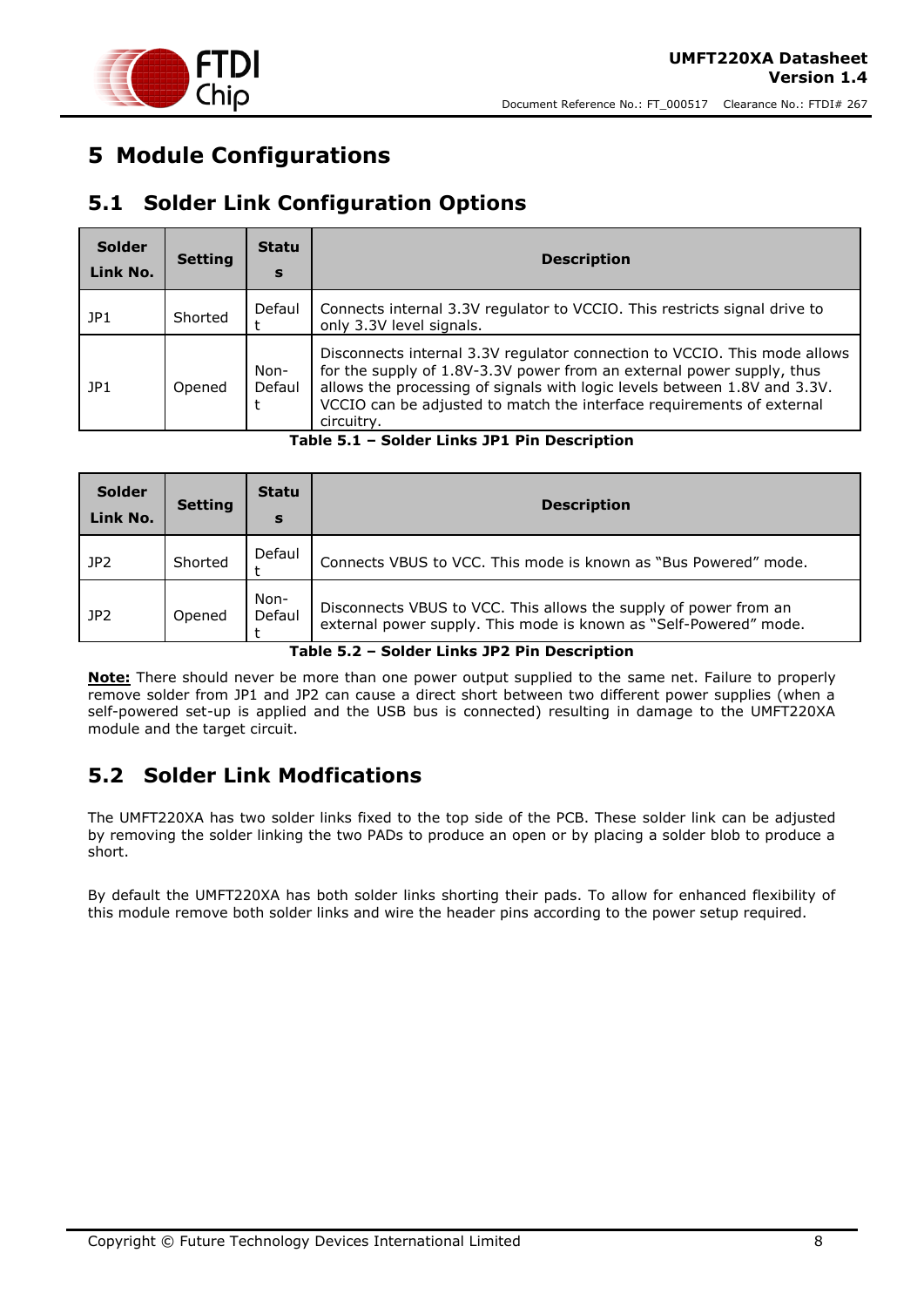

#### <span id="page-8-0"></span>**5.3 BUS Powered Configuration**



**Figure 5.1 – Bus Powered Configuration**

<span id="page-8-1"></span>A bus powered configuration draws its power from the USB host/hub. The UMFT220XA is configured by default to be in bus powered mode.

[Figure 5.1](#page-8-1) illustrates the UMFT220XA module in a typical USB bus powered design configuration. By default solder bridge connections link VCCIO to 3V3OUT, and VCC to VBUS. . (Note that Figure 5.1 is for illustration only and that the pins do not actually go all the way through the PCB)

For a bus power configuration power is supplied from the USB VBUS:

+5V VBUS power is sourced from the USB bus and is connected to the FT220X power input (VCC)

+3.3V power is sourced from the FT220X's voltage regulator output and is connected to the FT220X IO port's power input (VCCIO).

Interfacing the UMFT220XA module to a microcontroller (MCU), or other logic devices for bus powered configuration is done in exactly the same way as a self-powered configuration (see Section 5.3), except that it is possible for the MCU or external device to take its power supply from the USB bus (either the 5V from the USB pin, or 3.3V from the 3V3OUT pin).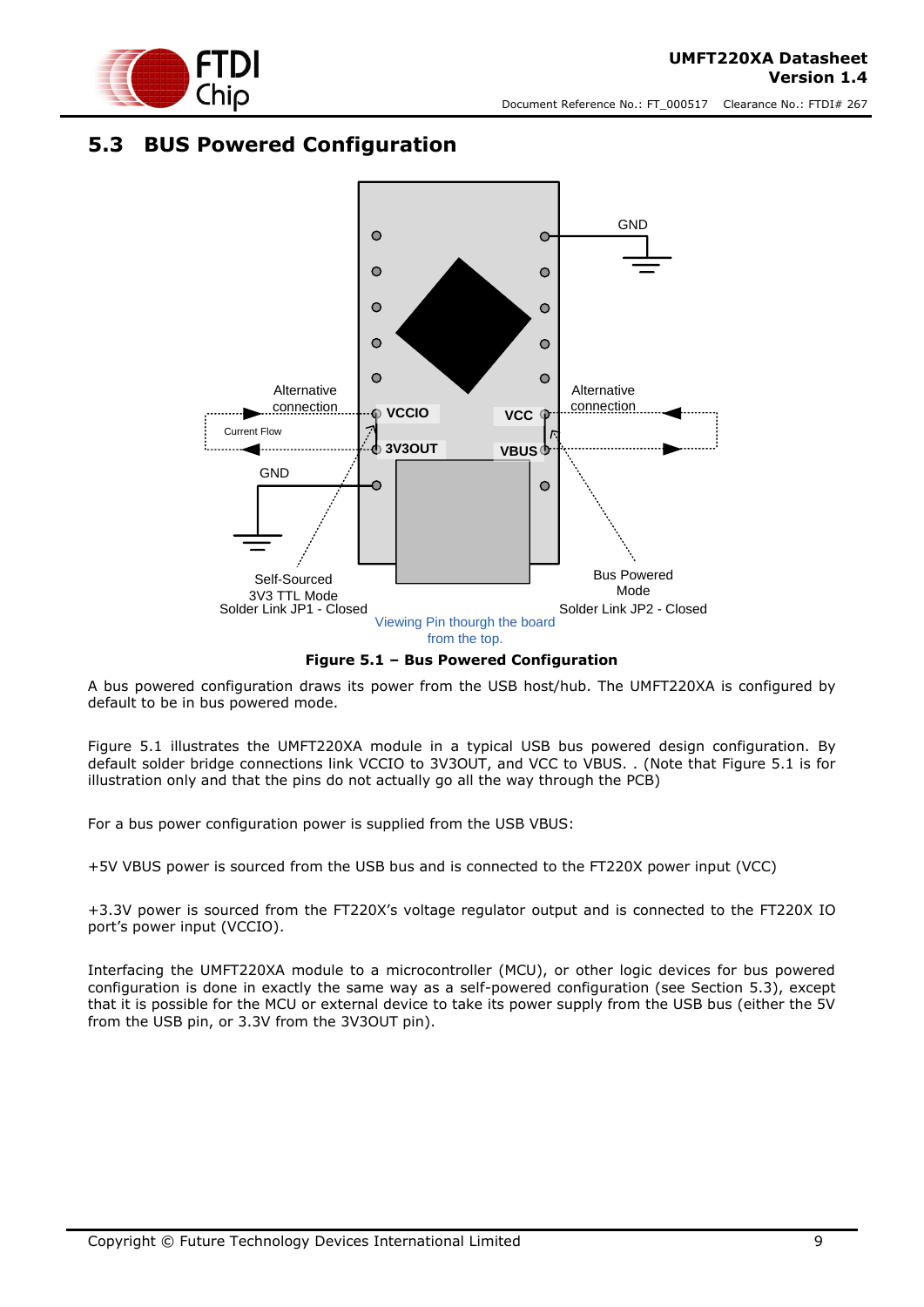

#### <span id="page-9-0"></span>**5.4 Self Powered Configuration**



**Figure 5.2 – Self-Powered Configuration**

<span id="page-9-1"></span>A self-powered configuration operates on the principle of drawing power from an external power supply, as oppose to drawing power from the USB host. In this configuration no current is drawn from the USB bus.

[Figure 5.2](#page-9-1) illustrates the UMFT220XA in a typical USB self-powered configuration. In this case the solder links connection of JP1 is removed, which allows 5V power to be supplied to the module VCC pins from an external source. VCCIO can to be powered from 3V3OUT or the VCC of an external source. (Note that Figure 5.2 is for illustration only and that the pins do not actually go all the way through the PCB)

For a self-powered configuration it is necessary to prevent current from flowing back to the USB data lines when the connected USB host or hub has powered down. To carry out this function the UMFT220XA uses an on-board voltage divider network connected to the USB power bus and RESET# pin. This operates on the principle that when no power is supplied to the VBUS line, the FT220X will automatically be held in reset by a weak pull-down, when power is applied the voltage divider will apply a weak 3.3V pull-up. Driving a level to the RESET# pin of the UMFT220XA will override the effect of this voltage divider. When the FT220X is in reset the USB DP signal pull-up resistor connected to the data lines is disconnected and no current can flow down the USB lines.

An example of interfacing the FT220X with a Microcontroller's FT1248 interface is also illustrated in [Figure](#page-9-1)  [5.2.](#page-9-1) This example shows the wire configuration of the transfer and handshake lines. This example also illustrates that a voltage other than 3.3V can be supplied to the FT220X's IO port, this feature is described further and for bus powered mode in Section [5.6.](#page-11-0)

Alternatively both the FT220X's IO port and MCU can be powered from the 3V3OUT pin; this approach is described in Section [5.5.](#page-10-0)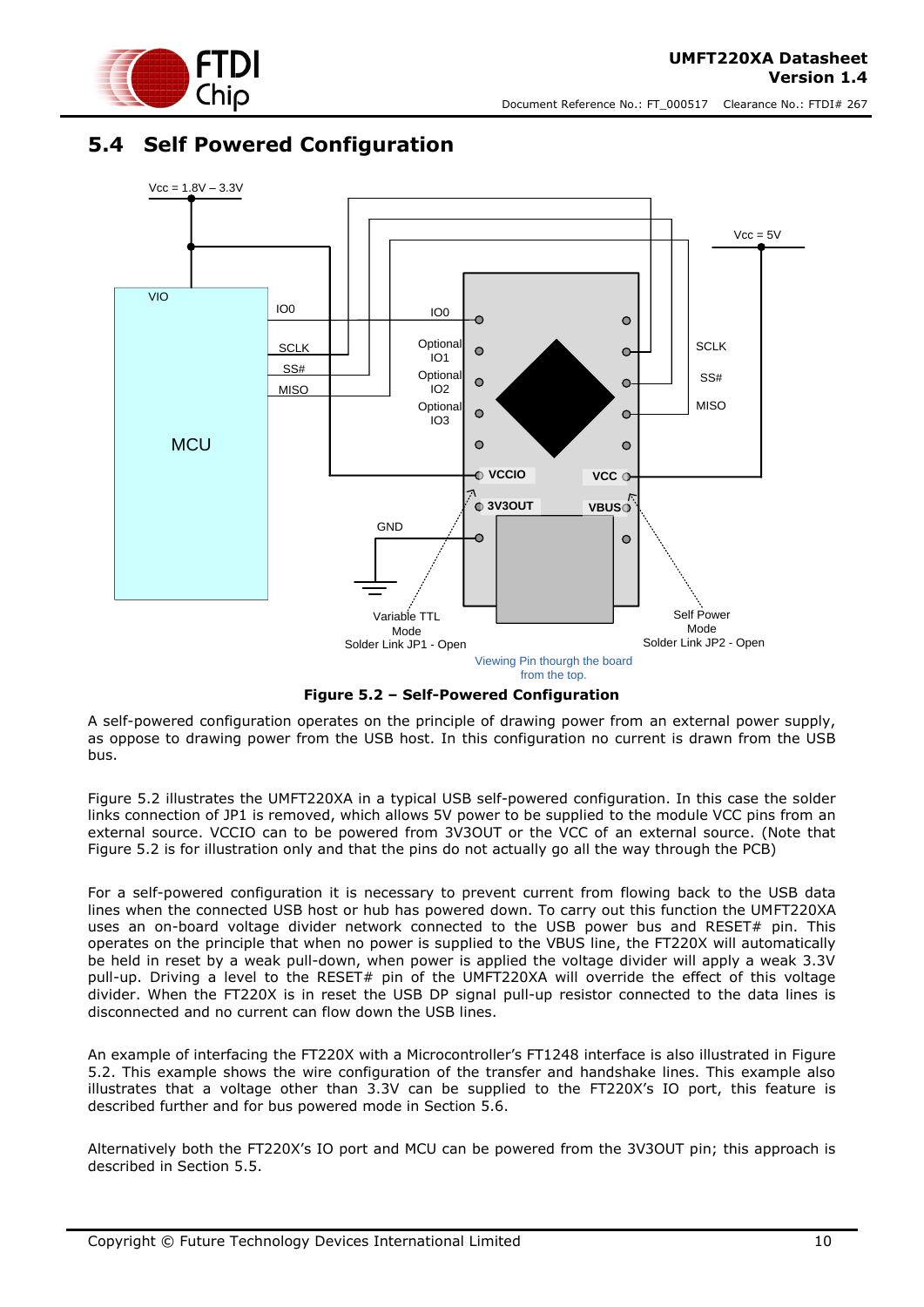

#### <span id="page-10-0"></span>**5.5 USB Bus Powered with Power Switching Configuration**



**Figure 5.3 – Bus Powered with Power Switching Configuration**

<span id="page-10-1"></span>USB bus powered mode is introduced in Section [5.3.](#page-8-0) This section describes how to use bus-powered mode with a power switch.

USB bus powered circuits are required by USB compliance standards to consume less than 2.5mA (and less than 100mA when not enumerated and not suspended) when connected to a host or hub when in USB suspend mode. The PWREN# CBUS function can be used to remove power from external circuitry whenever the FT220X is not enumerated. (Note: It is impossible to be in suspended mode when enumerated.) (Note that Figure 5.3 is for illustration only and that the pins do not actually go all the way through the PCB)

To implement a power switch using PWREN#, configure a P-Channel Power MOSFET to have a soft start by fitting a 10K pull-up, a 1K series resistor and a 100nF cap as shown in [Figure 5.3.](#page-10-1)

Connecting the source of the P-Channel MOSFET to 3V3OUT instead of VBUS can allow external logic to source 3.3V power from the FT220X without breaking USB compliancy. In this setup it is important that the VCCIO is not sourced from the drain of this MOSFET, this is because the power used to drive the gate of this transistor is sourced from VCCIO. VCCIO should be connected directly to 3V3OUT for this setup to function effectively. It is also important that the external logic must and IO core of the FT220X must not draw more that 50mA, this is because the current limit of the internal 3.3V regulator is 50mA.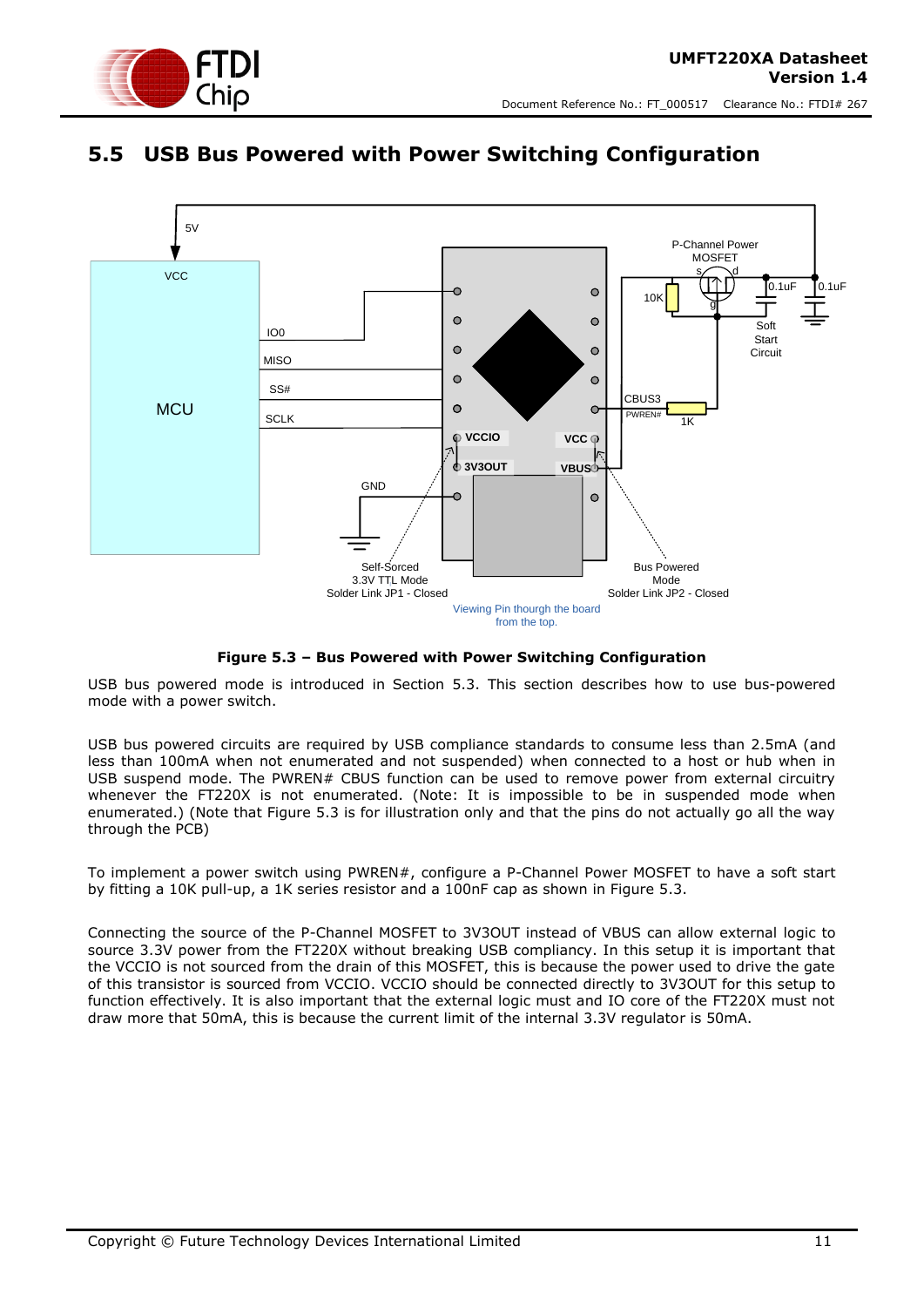

### <span id="page-11-0"></span>**5.6 Variable IO Voltage Supply**



from the top.

#### **Figure 5.4 – USB Bus Powered 3.3V Logic Drive**

<span id="page-11-1"></span>The FT220X can process signals at CMOS/TTL logic levels in the range of 1.8V to 3.3V. This section describes how to utilise this feature.

[Figure 5.4](#page-11-1) shows a configuration where the FT220X is interfaced to a device with IOs operating in the range of 1.8V - 3.3V. The IO ports of this module need to be powered with a voltage level that is equal to the level of the signals it is processing. Since the FT220X's embedded voltage regulator only outputs 3V3 the IO ports will need to be powered from another power source when operating at voltage levels other than 3.3V.

By default, a short is present between 3V3OUT (embedded voltage regulator) and VCCIO (IO port's power input) by solder links JP1. If an external power supply is used to power the IO ports this solder links needs to be open. This can be done by removing the solder linking the two pads of the solder links.

The configuration described in this section can be implemented in either bus-powered mode or selfpowered mode.

**Note 1:** The CBUS and DBUS pins are 5V tolerant; however these signals cannot drive signals at 5V TTL/CMOS. VCCIO is not 5V tolerant; applying 5V to VCCIO will damage the chip.

**Note 2:** If power is applied to VCCIO and no power is applied to VCC all IOs will be at an unknown state, this however will not damage the chip. The FT220X also has protective circuitry to prevent the chip being damaged by a voltage discrepancy between VCCIO and the level of the signal being processed.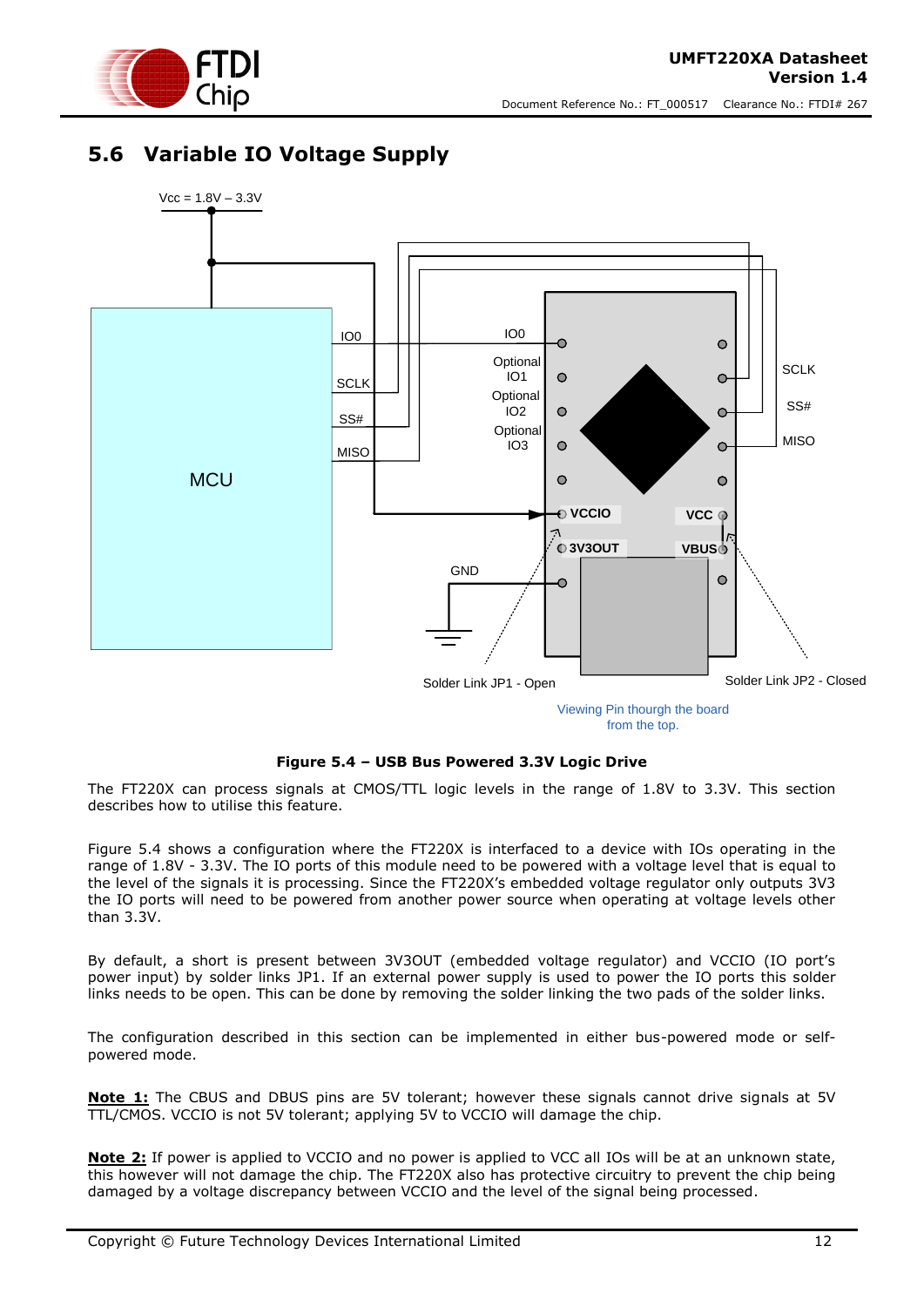

**Note 3:** When using VCCIO less than 3V3 on a chip from FTDI's X-chip range, it is recommended to use pull up resistors (47K) to VCCIO on the data lines, all of the UMFT2xxXA-01 devices include an on-board pull-up for these lines.

## <span id="page-12-0"></span>**5.7 3.3V Voltage Supply**



Viewing Pin thourgh the board from the top.

#### **Figure 5.5 – USB Self Powered 3.3V Logic Drive**

<span id="page-12-2"></span>The FT220X can be powered from a single 3.3V supply. This feature is an alternative to having the FT220X powered at 5V in standard self-powered configuration.

The 3.3V Self Powered configuration is illustrated in [Figure 5.5.](#page-12-2) Note that the 3.3V net is connected to VCC, VCCIO and 3V3OUT.

(Note that Figure 5.5 is for illustration only and that the pins do not actually go all the way through the PCB)

### <span id="page-12-1"></span>**5.8 Configuring the MTP ROM**

The FT220X contains an embedded MTP ROM. This can be used to configure the functions of each CBUS pin, the current drive on each signal pin, current limit for the USB bus and the other descriptors of the device. For details on using the MTP ROM/EEPROM programming utility FT\_PROG, please see the [FT\\_PROG User Guide](http://www.ftdichip.com/Support/Documents/AppNotes/AN_124_User_Guide_For_FT_PROG.pdf) and [FT201X datasheet.](http://www.ftdichip.com/Support/Documents/DataSheets/ICs/DS_FT201X.pdf)

When programming the MTP ROM please note:

- i) One of the CBUS Pins can be configured as PWREN# in the internal MTP ROM. This can be used to switch the power supply to the external circuitry.
- ii) The Max Bus Power setting of the MTP ROM should specify the maximum current to be drawn from the USB host/hub when enumerated. For high-powered USB devices the current limit when enumerated is between 100mA and 500mA, for low-powered USB devices the current limit is 100mA.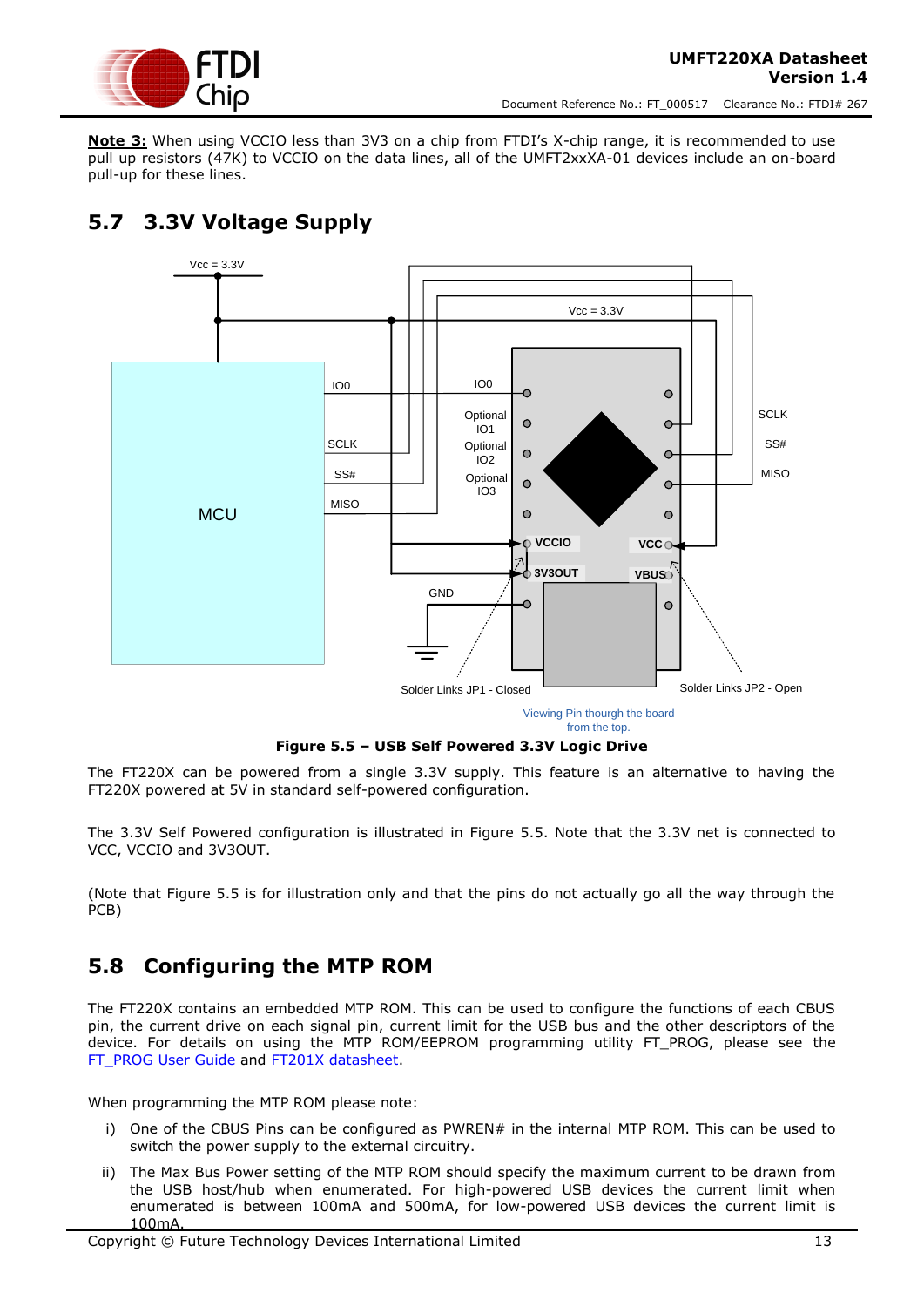

#### <span id="page-13-0"></span>**5.9 Module Dimensions**



**Figure 5.6 – UMFT220XA Module Dimensions**

<span id="page-13-2"></span>All dimensions are given in millimetres.

The UMFT220XA module exclusively uses lead free components, and is fully compliant with European Union directive 2002/95/EC.

### <span id="page-13-1"></span>**5.10 IC Package Markings**



The date code format is **YYXX** where  $XX = 2$  digit week number,  $YY = 2$  digit year number. This is followed by the revision letter.

The code **XXXXXXX** is the manufacturing LOT code.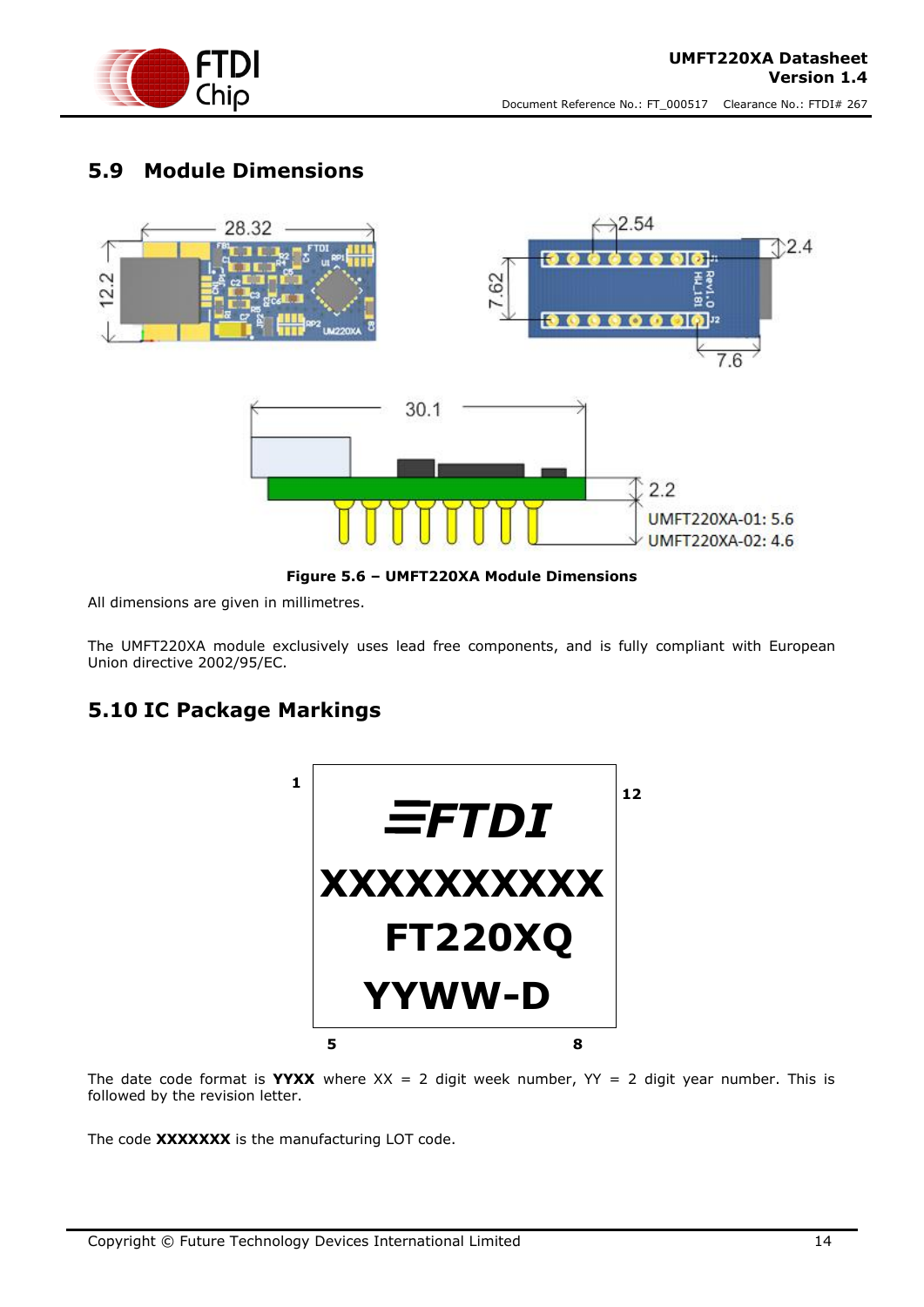

## <span id="page-14-0"></span>**6 UMFT220XA Module Circuit Schematic**



<span id="page-14-1"></span>**Figure 6.1 – Module Circuit Schematic**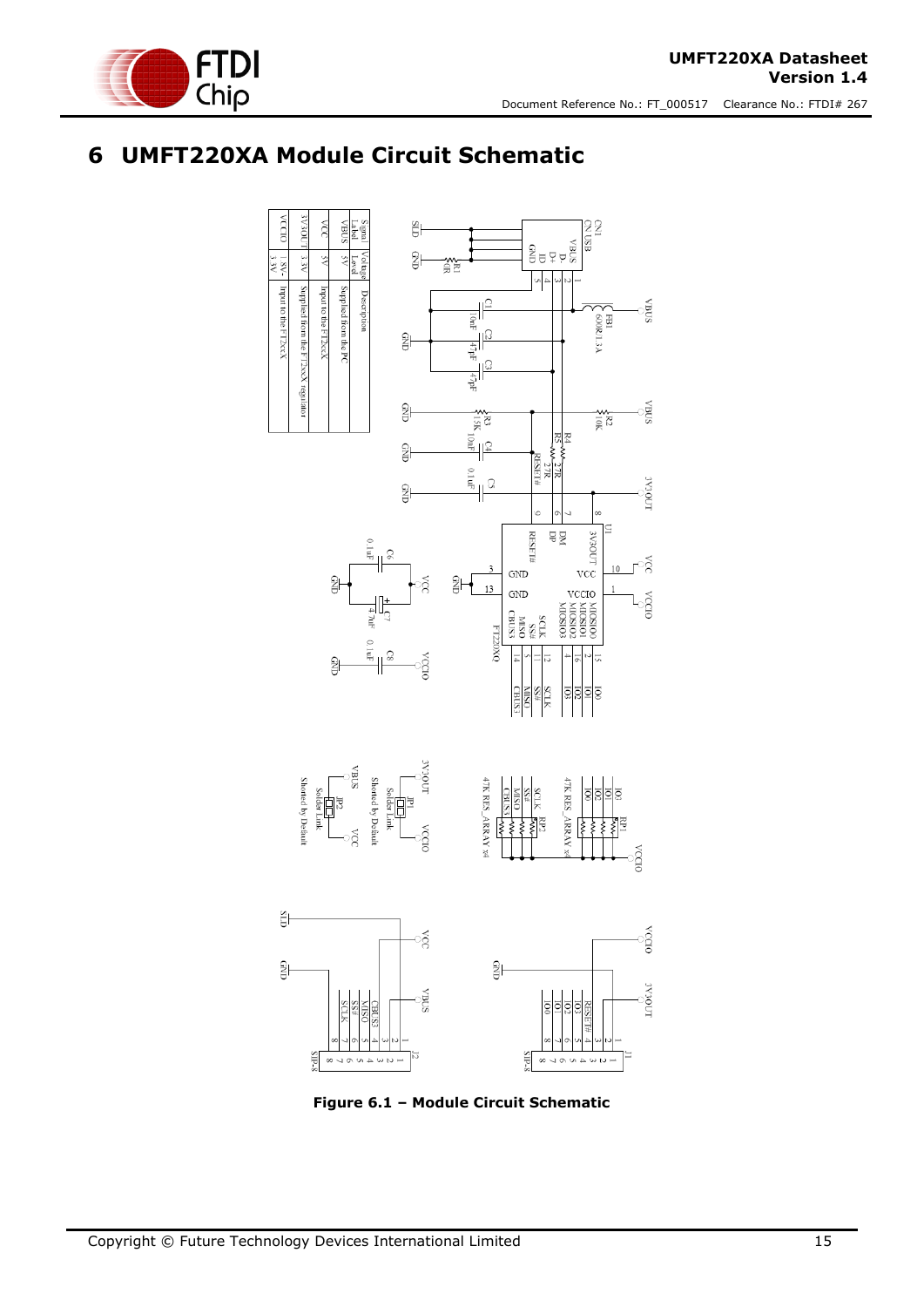

## <span id="page-15-0"></span>**7 Internal MTP ROM Configuration**

Following a power-on reset or a USB reset the FT220X will scan its internal MTP ROM and read the USB configuration descriptors stored there. The default values programmed into the internal MTP ROM in the FT220XQ used on the UMFT220XA-01 and UMFT220XA-02 are shown in Table 8.1.

| <b>Parameter</b>                     | <b>Value</b>       | <b>Notes</b>                                                                                                                                                           |
|--------------------------------------|--------------------|------------------------------------------------------------------------------------------------------------------------------------------------------------------------|
| USB Vendor ID (VID)                  | 0403h              | FTDI default VID (hex)                                                                                                                                                 |
| USB Product UD (PID)                 | 6015h              | FTDI default PID (hex)                                                                                                                                                 |
| Binary Code Decimal (BCD)            | 1000h              | FTDI default BCD (hex)                                                                                                                                                 |
| Serial Number Enabled?               | Yes                |                                                                                                                                                                        |
| Serial Number                        | See Note           | A unique serial number is generated and<br>programmed into the MTP ROM during final test of<br>the module.                                                             |
| Pull down I/O Pins in USB<br>Suspend | Disabled           | Enabling this option will make the device pull down<br>on the FT1248 interface lines when the power is<br>shut off (PWREN# is high).                                   |
| Manufacturer Name                    | <b>FTDI</b>        |                                                                                                                                                                        |
| Product Description                  | UMFT220XA-01       |                                                                                                                                                                        |
| Max Bus Power Current                | 90 <sub>m</sub> A  |                                                                                                                                                                        |
| Power Source                         | <b>Bus Powered</b> |                                                                                                                                                                        |
| Device Type                          | <b>FT220X</b>      |                                                                                                                                                                        |
| <b>USB Version</b>                   | 0200               | Returns USB 2.0 device description to the host.<br>Note: The device is a USB 2.0 Full Speed device<br>(12Mb/s) as opposed to a USB 2.0 High Speed<br>device (480Mb/s). |
| Remote Wake Up                       | Enabled            | Taking RI# low will wake up the USB host<br>controller from suspend.                                                                                                   |
| High Current I/Os                    | Disabled           | Enables the high drive level on the I2C and CBUS<br>I/O pins.                                                                                                          |
| Load VCP Driver                      | Enabled            | Makes the device load the CVP driver interface for<br>the device.                                                                                                      |
| CBUS3                                | Tristate           | $\sim$<br>$\sim$ $\sim$<br>$- - - -$                                                                                                                                   |

#### **Table 7.1 – Default Internal MTP ROM Configuration**

<span id="page-15-1"></span>The internal MTP ROM in the FT220X can be programmed over USB using the utility program FT\_PROG. FT\_PROG can be downloaded from the [www.ftdichip.com.](http://www.ftdichip.com/) Users who do not have their own USB vendor ID but who would like to use a unique Product ID in their design can apply to FTDI for a free block of unique PIDs. Contact [FTDI Support](mailto:support1@ftdichip.com?subject=UM232R%20Free%20Block%20of%20Unique%20PIDs) (support1@ftdichip.com) for this service, also see TN 100 and [TN\\_101.](http://www.ftdichip.com/Support/Documents/TechnicalNotes/TN_104_Guide%20to%20Debugging_Customers_Failed_Driver_%20Installation_%20on_%20Windows.pdf)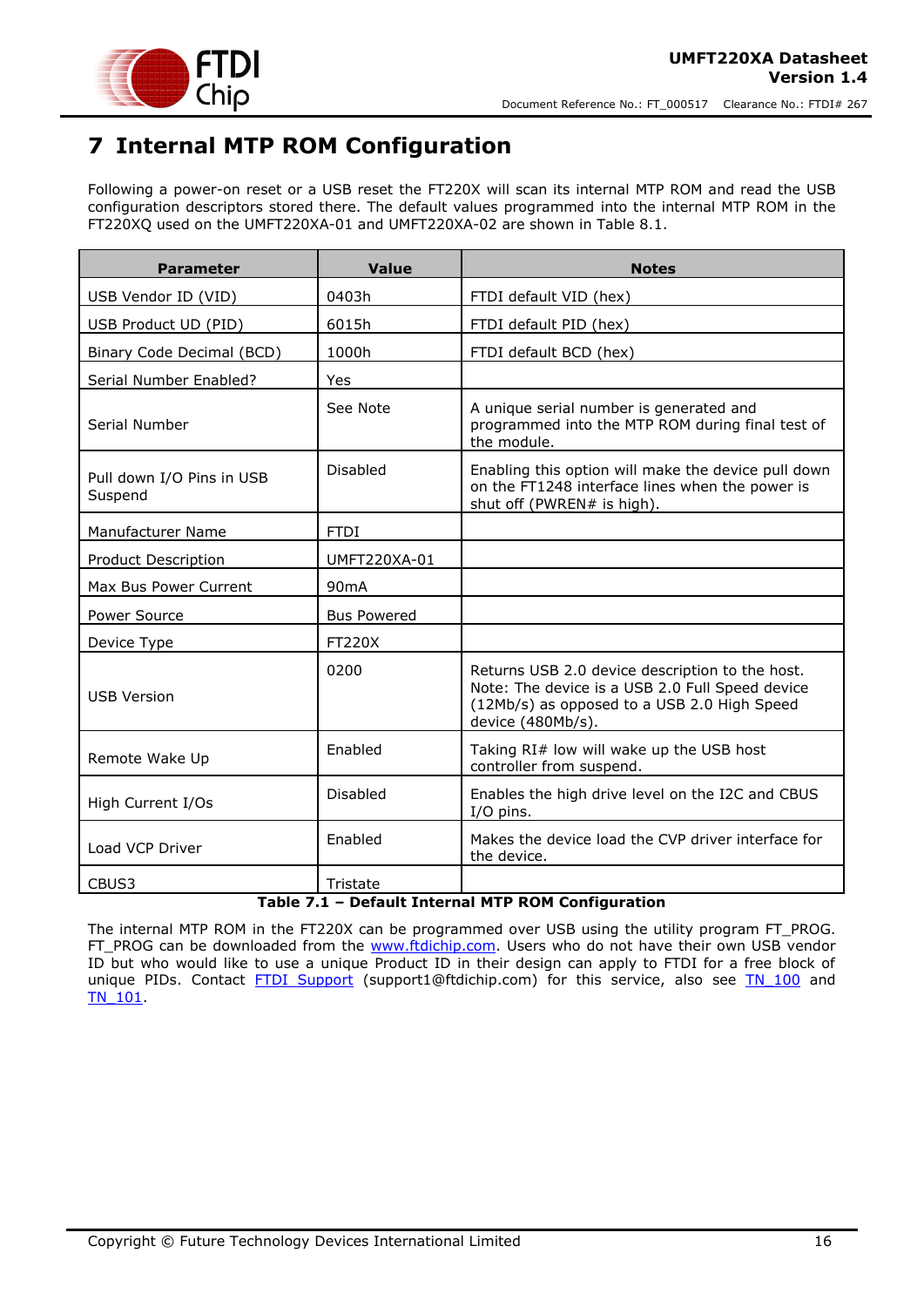

## <span id="page-16-0"></span>**8 Contact Information**

#### **Head Office – Glasgow, UK**

Future Technology Devices International Limited Unit 1, 2 Seaward Place, Centurion Business Park Glasgow G41 1HH United Kingdom Tel: +44 (0) 141 429 2777 Fax: +44 (0) 141 429 2758

E-mail (Sales) sales1@ftdichip.com<br>E-mail (Support) support1@ftdichip.com support1@ftdichip.com<br>admin1@ftdichip.com  $E$ -mail (General Enquiries)

#### **Branch Office – Tigard, Oregon, USA**

Future Technology Devices International Limited (USA) 7130 SW Fir Loop Tigard, OR 97223-8160 USA Tel: +1 (503) 547 0988 Fax: +1 (503) 547 0987

E-Mail (Sales) us.sales@ftdichip.com E-Mail (Support) us.support@ftdichip.com<br>E-Mail (General Enquiries) us.admin@ftdichip.com  $E-Mail$  (General Enquiries)

#### **Branch Office – Taipei, Taiwan**

Future Technology Devices International Limited (Taiwan) 2F, No. 516, Sec. 1, NeiHu Road Taipei 114 Taiwan , R.O.C. Tel: +886 (0) 2 8797 1330 Fax: +886 (0) 2 8751 9737

E-mail (General Enquiries) tw.admin1@ftdichip.com

E-mail (Sales) tw.sales1@ftdichip.com E-mail (Support) tw.support1@ftdichip.com

#### **Branch Office – Shanghai, China**

Future Technology Devices International Limited (China) Room 1103, No. 666 West Huaihai Road, Shanghai, 200052 China Tel: +86 21 62351596 Fax: +86 21 62351595

E-mail (Sales) cn.sales@ftdichip.com E-mail (Support) cn.support@ftdichip.com E-mail (General Enquiries) cn.admin@ftdichip.com

#### **Web Site**

http://ftdichip.com

#### **Distributor and Sales Representatives**

Please visit the Sales Network page of the FTDI Web site for the contact details of our distributor(s) and sales representative(s) in your country.

System and equipment manufacturers and designers are responsible to ensure that their systems, and any Future Technology Devices International Ltd (FTDI) devices incorporated in their systems, meet all applicable safety, regulatory and system-level performance requirements. All application-related information in this document (including application descriptions, suggested FTDI devices and other materials) is provided for reference only. While FTDI has taken care to assure it is accurate, this information is subject to customer confirmation, and FTDI disclaims all liability for system designs and for any applications assistance provided by FTDI. Use of FTDI devices in life support and/or safety applications is entirely at the user's risk, and the user agrees to defend, indemnify and hold harmless FTDI from any and all damages, claims, suits or expense resulting from such use. This document is subject to change without notice. No freedom to use patents or other intellectual property rights is implied by the publication of this document. Neither the whole nor any part of the information contained in, or the product described in this document, may be adapted or reproduced in any material or electronic form without the prior written consent of the copyright holder. Future Technology Devices International Ltd, Unit 1, 2 Seaward Place, Centurion Business Park, Glasgow G41 1HH, United Kingdom. Scotland Registered Company Number: SC136640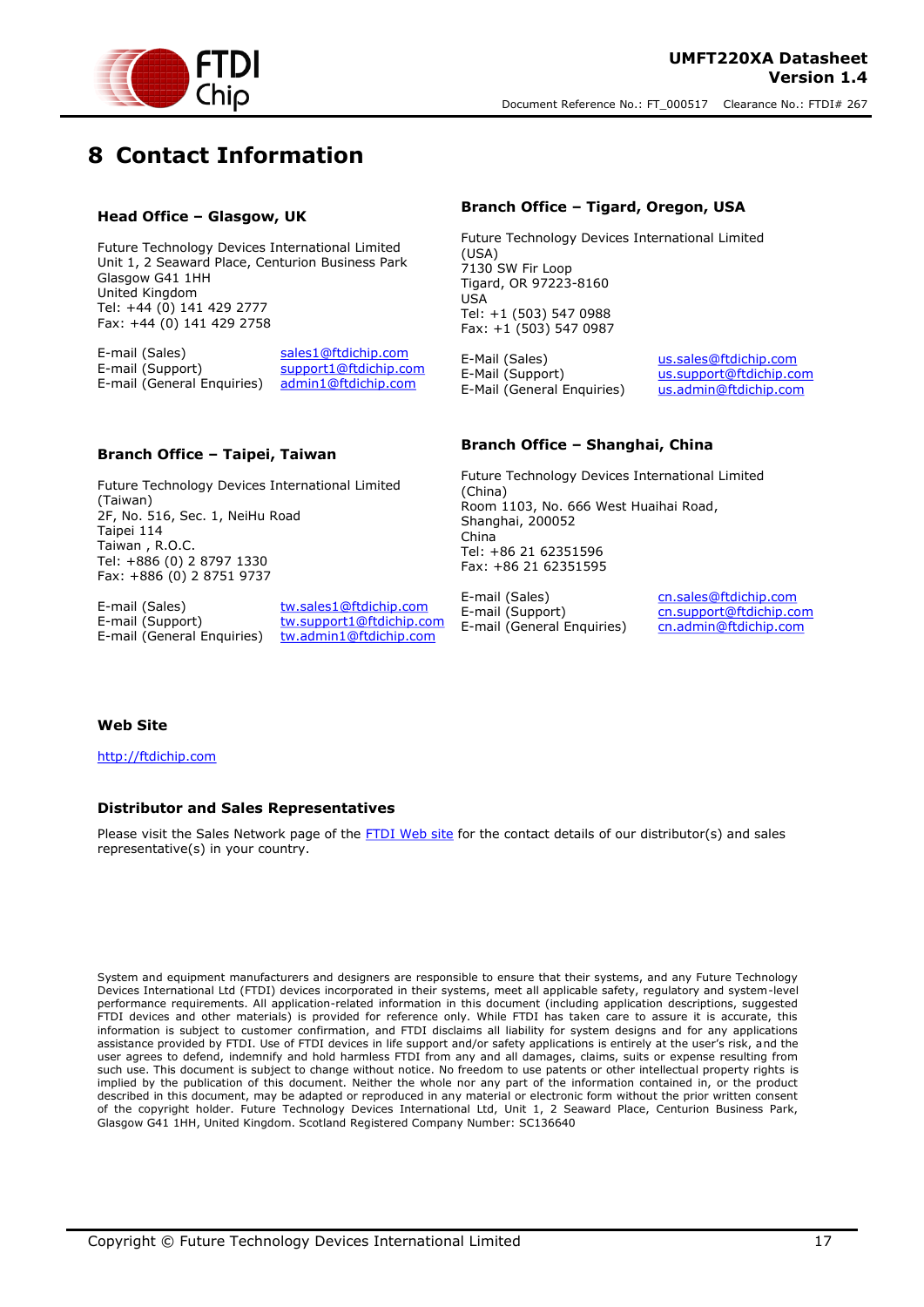

## <span id="page-17-0"></span>**Appendix A – References**

### <span id="page-17-1"></span>**Document References**

| <b>DS FT201x</b>                                               |
|----------------------------------------------------------------|
| DS FT220X                                                      |
| DS FT221X                                                      |
| DS FT230X                                                      |
| DS FT231X                                                      |
| DS FT240X                                                      |
| DS UMFT230XA                                                   |
| AN232R-01                                                      |
| <b>AN 124 User Guide for FT Prog</b>                           |
| TN 100 USB VID-PID Guidelines                                  |
| TN 101 Guide to Debugging Customers Failed Driver Installation |

### <span id="page-17-2"></span>**Acronyms and Abbreviations**

| <b>Terms</b> | <b>Description</b>           |
|--------------|------------------------------|
| DIP          | Dual In-line Package         |
| <b>DLL</b>   | Dynamic Link Library         |
| IC           | <b>Integrated Circuit</b>    |
| $I^2C$       | Inter Integrated Circuit     |
| OS.          | <b>Operating System</b>      |
| PCB          | <b>Printed Circuit Board</b> |
| <b>ROM</b>   | Read Only Memory             |
| <b>USB</b>   | <b>Universal Serial Bus</b>  |
| <b>VCP</b>   | Virtual COM Ports            |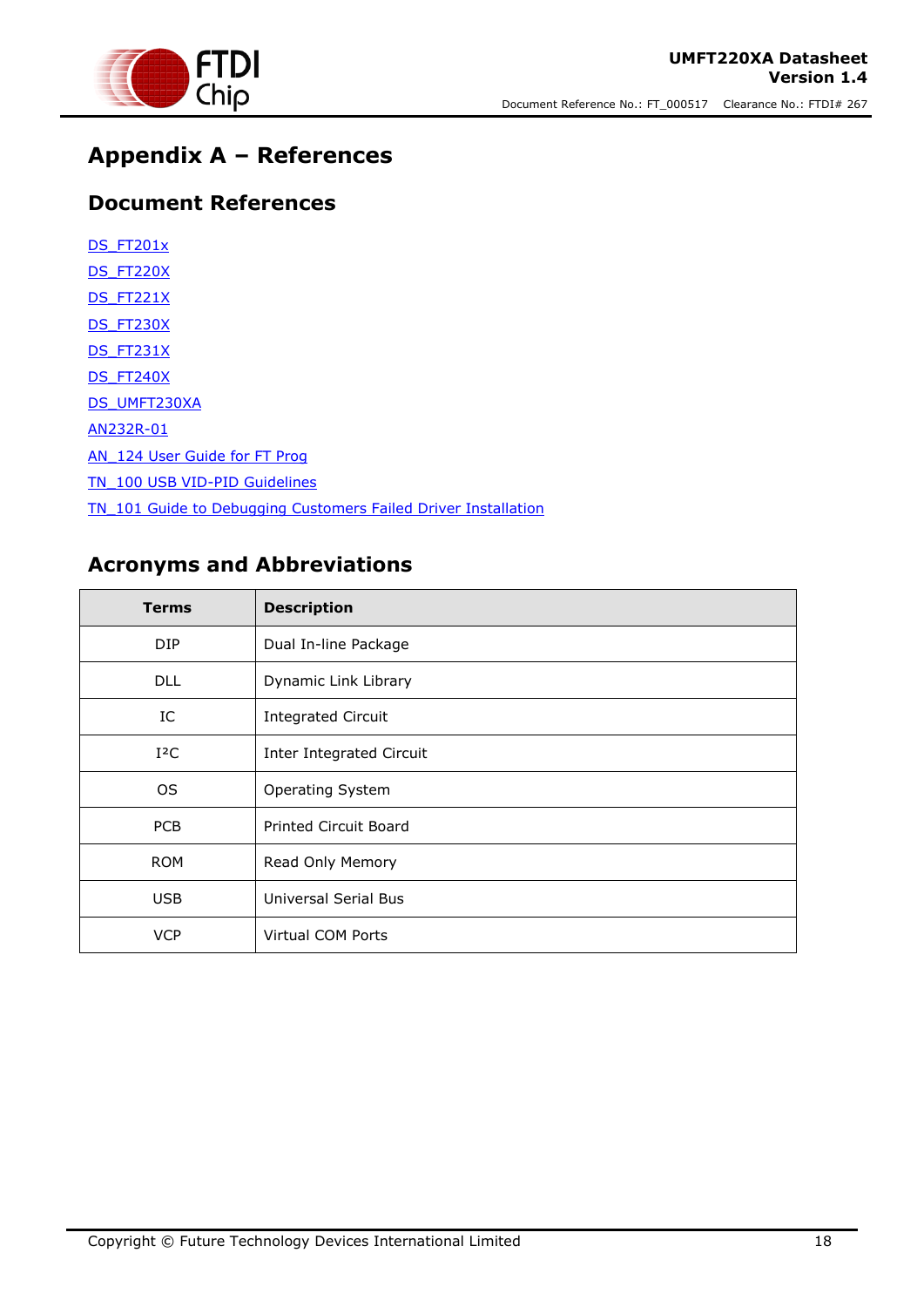

## <span id="page-18-0"></span>**Appendix B - List of Figures and Tables**

## <span id="page-18-1"></span>**List of Figures**

#### <span id="page-18-2"></span>**List of Tables**